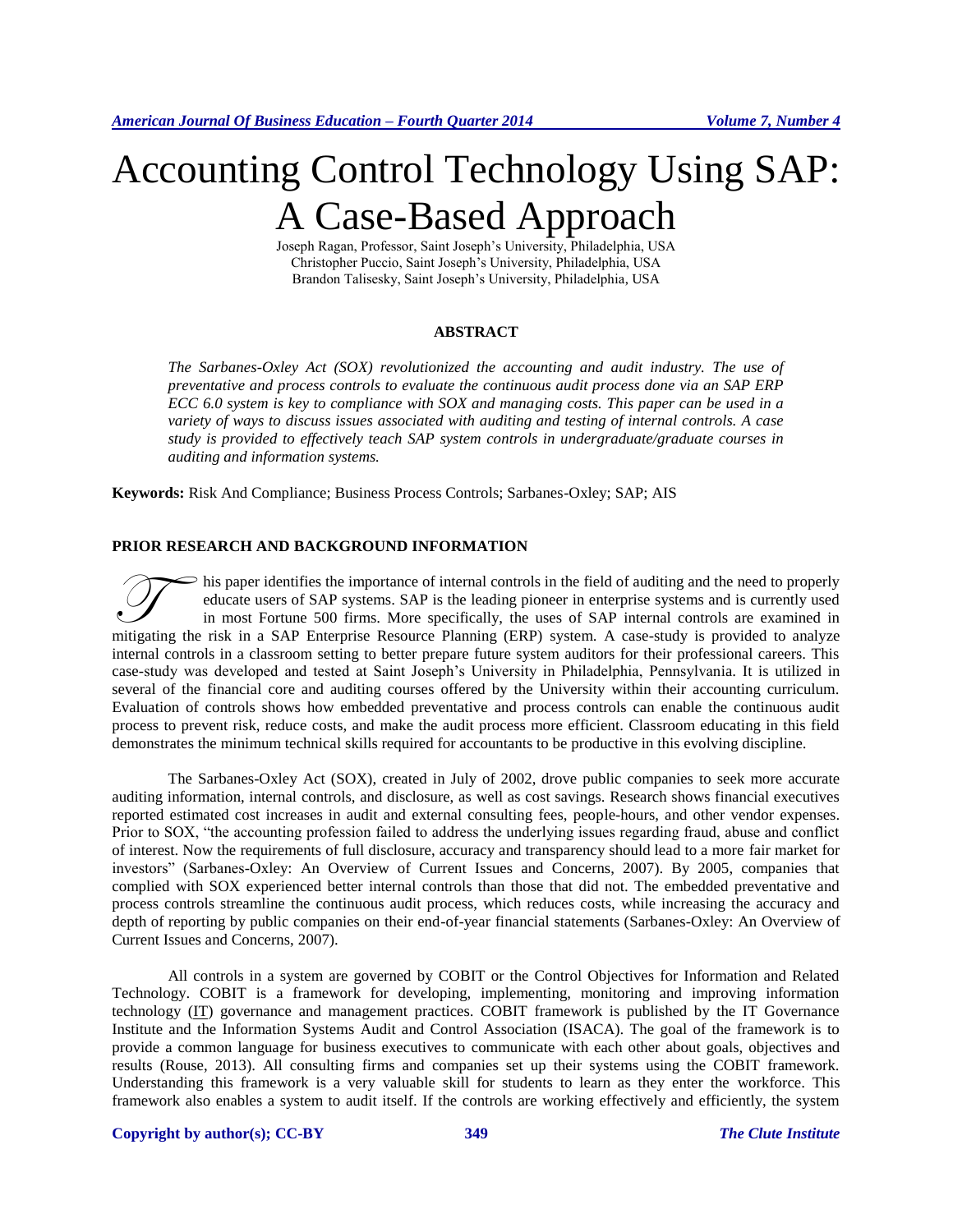will either prevent errors from happening (preventative controls) or detect them while they are happening, so as to report the dysfunction and alert auditors (detective and output controls).

According to a 2006 PricewaterhouseCoopers study, companies use continuous auditing to "shorten audit cycle times and provide more timely risk and controls assurance" (PwC, 2006). In the same survey, PricewaterhouseCoopers found that 81% of 392 companies use continuous auditing or planned to do so (PwC, 2006). In general, continuous auditing process aims to reduce overall costs and distribute the work throughout the entire year. Simultaneously, continuous auditing, in conjunction with systems like SAP, can improve the accuracy and reliability of financial statements, while also reducing the time period to produce them. The controls present in SAP help the audit process by limiting the amount of errors and providing detailed reports on any error that may occur.

To meet the demands of public companies and accounting firms, business schools across the country have implemented SAP into the curriculum with varying degrees of success. Most schools implemented SAP on a limited course-by-course basis. Students also view SAP as an important way to gain real world applications that can be marketed to prospective employers (Rosemann and Maurizio, 2005). However, students experience difficulty with the complexity and scope of SAP. Most student issues are system-based rather than course-based (Rosemann and Maurizio, 2005). These issues revolve around controls pre-configured by the system administrators.

Teaching ERP systems cannot only improve the learning of business processes, it has also become a necessary tool for students in the new technological age. Bloom, Luchs, and Myring (2009) explain that internal auditors must now have strong technical skills in order to address enterprise-wide risk and governance issues through implementing technology and understanding the risks of that audit technology. CEOs confirmed this in a survey conducted by PwC in 2011: "Participants rated the more technical skills of knowledge within risk management approaches and specific technology expertise as the most important skills needed over the next three years (PwC, 2011)". Therefore, to match the demand for increasing knowledge and familiarity of ERP systems, it is necessary to implement them into university business curricula. The best documented way to teach these technical skills is through applying hands-on applications within the systems. Finally, since an understanding of internal controls are essential for continuous auditing to be effective, it is imperative to incorporate tutorials on these controls as a segment in teaching audit and audit-related courses.

#### **MOTIVATION AND METHODOLOGY**

The authors' real world application scenario is based on a case developed by SAP. Students utilize SAP controls to perform internal audits. With these audits, students are likely to find a number of control errors. They create reports stating their findings recommending possible solutions to overcome the gaps they encounter. Saint Joseph's University is a member of the SAP University Alliance and has access to live SAP clients fully configured with the Global Bike Incorporated case.

## **THE STARTRACKER CASE**

#### **Company Information**

Global Bike Incorporated (GBI) is a fictional company that was created through the SAP University Alliance Program to enhance SAP classroom education (Magal and Word, 2012).

GBI is a world class bicycle company serving the professional and "prosumer" cyclists for touring and offroad racing. GBI's riders demand the highest level of quality, toughness, and performance from their bikes and accessories.

GBI was founded in 2001 following the merger of two bicycle manufacturers - one based in the US and the other in Germany. GBI has three lines of business - deluxe and professional touring bikes, men's and women's offroad bikes, and bike accessories. GBI sells its bikes to a network of specialized dealers throughout the world and procures its raw materials from a variety of suppliers globally. Due to tax and export issues, GBI's headquarters is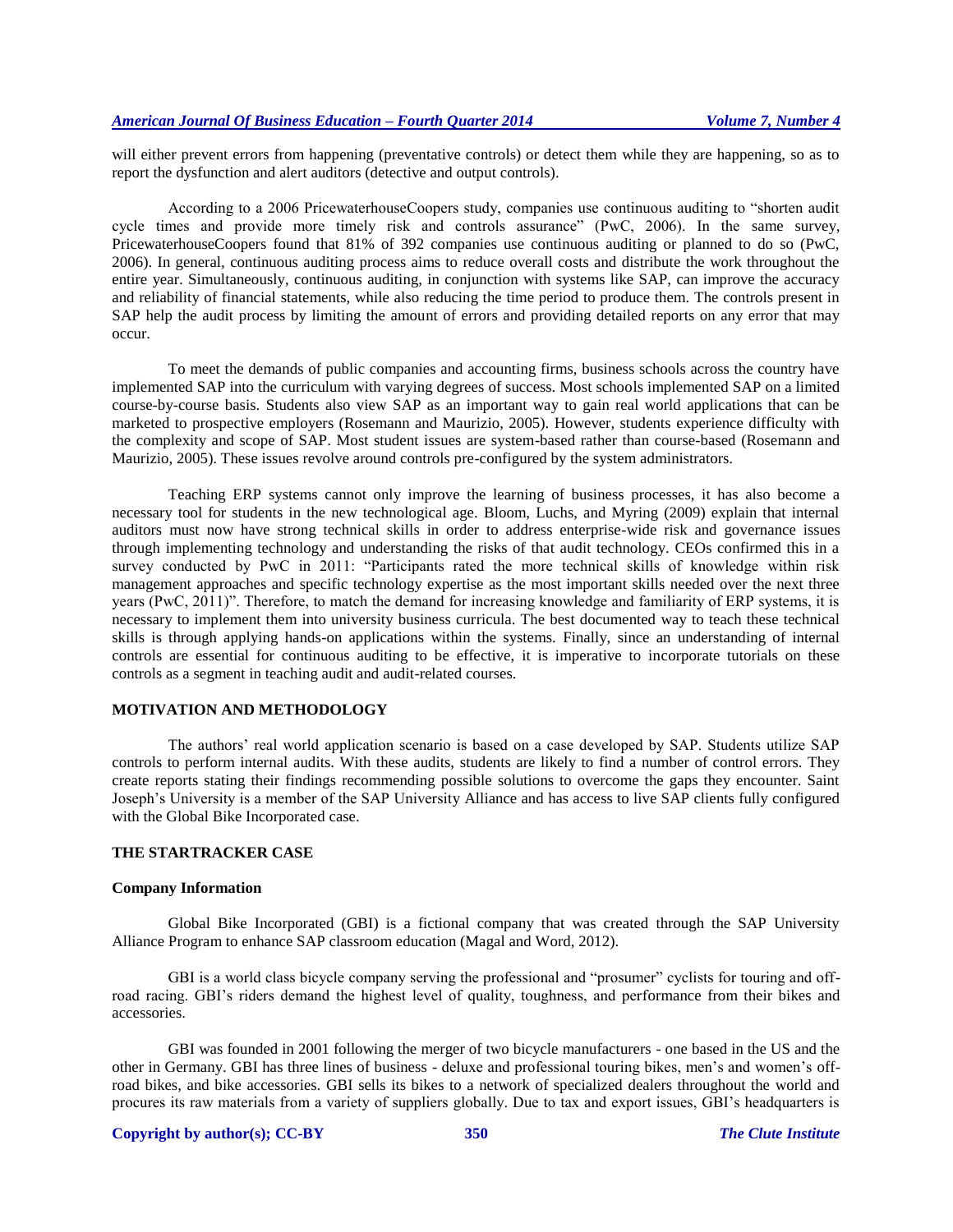located in Dallas, Texas, and is registered under U.S. GAAP and the SEC as a public company. GBI has a subsidiary - GBI Europe - which is located in Fussen, Germany, and uses IFRS accounting standards and German tax regulations (Magal and Word).

In 2009, GBI adopted SAP Enterprise Resource Planning (ERP) software to integrate all of the aspects of the business. Prior to this, all functions of the business used independent application systems. The transition to SAP was beneficial to GBI because it centralized all the company's divisions and reduced costs globally.

With the new ERP system, many of the internal controls are automated within the system. Senior Management has enough experience over the years that he is able to navigate and do some basic analysis of the ERP system. However, he will most likely need to enlist the help of an ERP consultant to help him sort out where to look for all the relevant controls.

The following conversation occurred at GBI's Headquarters among Joseph Magar (CFO), Christopher Puccini (VP of Internal Audit) and Brandon Rosini (Independent Auditor):

*Joseph Magar: Complaints have been increasing with our employees using SAP. It is not as "automated" as I would like it to be. I wish that the system could reduce the amount of people-hours required to produce our financial statements in compliance with SOX.*

*Christopher Puccini: I agree. The system does a good job of eliminating paper and retaining files, but I'm not so sure it was entirely necessary. We spent a lot of money implementing the system and training our personnel.*

*Brandon Rosini: I think you both underestimate how effective the SAP system has been here. It automates many controls that are not all obvious to the user.*

*Magar: All I know is that it creates a lot of implementation issues. We made a huge investment in the system and need to justify the costs to our shareholders with tangible results. Could we be not seeing it as the glass is half-full?*

*Rosini: Not at all. The system has worked perfectly. It has five separate controls that have increased the timeliness and reliability of your financial data.*

*Puccini: If these controls are working so well, why don't we know about them?*

*Rosini: You do know about them, you just don't realize it. To create a system that is both reliable and secure, SAP must have valid input controls embedded in the master files and in the process. These input controls control the accuracy, completeness, and validity of the data entered. To implement these controls, all source documents are pre-numbered and maintained within the SAP ERP system. That way, it is easier to verify if documents are missing.*

*Puccini: Of all people, you know that we had a senior employee falsify documents to hit expectations. We adopted SAP to strengthen our controls. How do we know they are working effectively? What happens if someone puts in the wrong information, either intentionally or accidentally?*

*Rosini: This system has fixed that issue. Your control risk is much lower this year than in any previous year. You're receiving complaints because certain boxes can only contain certain information. Your employees are noticing the input controls which prevent them from inputting incorrect information. The system creates parameters based on everything within the system. If these parameters are broken, an error message will occur. For example, if GBI enters in the wrong plant to distribute bike accessories, the system will automatically show an error message that the plant cannot ship the goods. Unless the correct plant is selected, no distribution will occur.*

*Magar: That seems great, but my main concern is selling bicycles. If we're not moving product, we won't be in business very long and the whole SAP system will be irrelevant. How do we know if the purchase or sales cycle is complete?*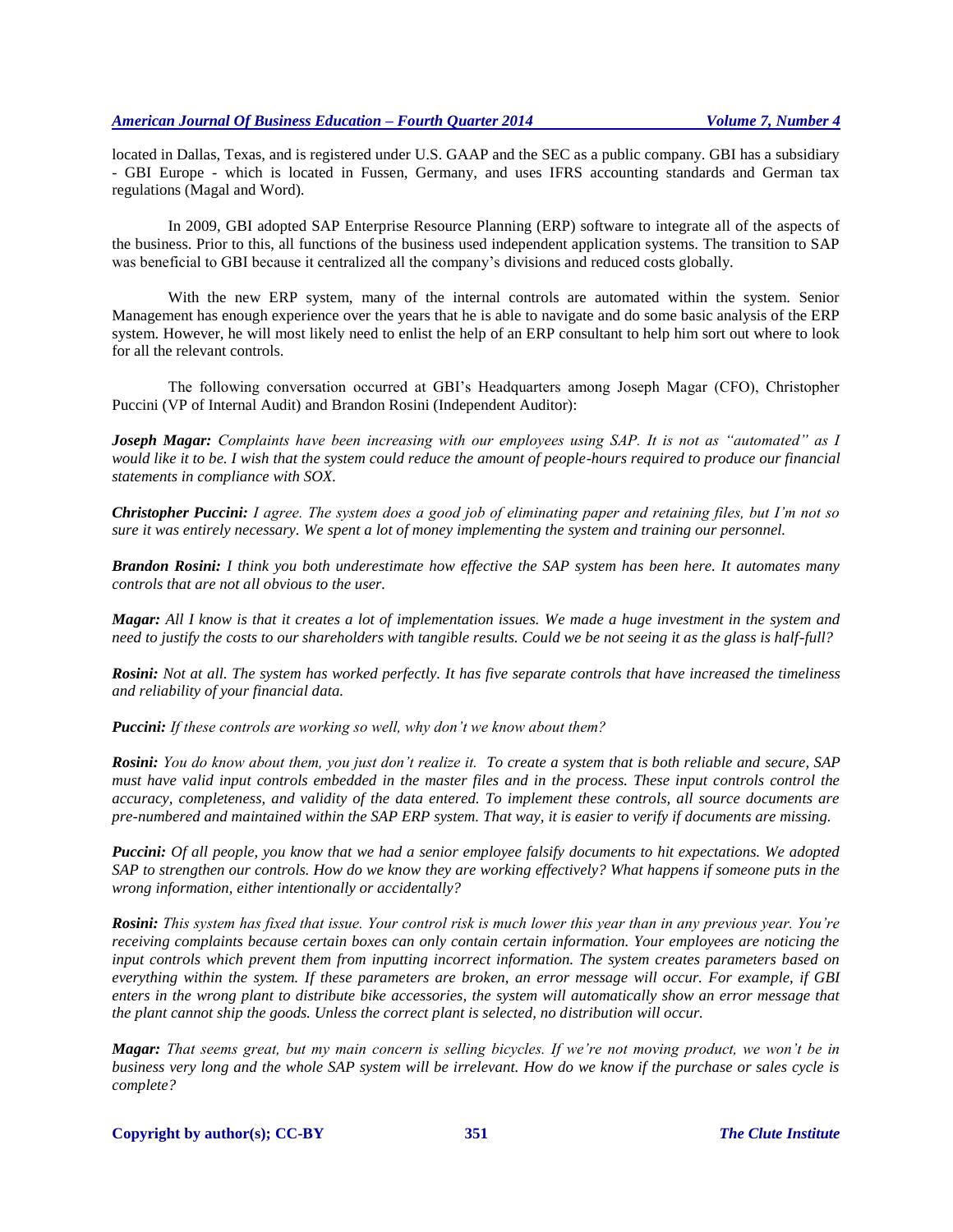*Rosini: SAP provides real-time reports about the sales cycle. You can easily check to see the movement of goods from a quote to payment from a customer. In the Sales Process, if the Sales Order Number is 3, the Transfer Order, Picking Request, Post Goods Issue, and Invoice will all match up with the Sales Order Document in the Sales Order History Tab. There is a Document Flow that shows all related documents involved in any part of the process. You can look at the results of these through financial statement analysis, SAP HANA, or the balance score card. Each of those will be populated with up-to-the-minute information based on the inputs of all employees.*

*Puccini: That's incredible. So you're saying that an SAP ERP system automatically sends the financial, material, stock updates, and the updated general ledger documents within the SAP system and they are stored for reference? That will make the internal and external auditing process much easier.*

*Rosini: Yes, and you can view them at any time, day or night, with a few clicks.*

*Magar: That's all great. It might help senior management make better decisions, but how are we going to justify this cost to the shareholders? They only care about the bottom line. Are there any other controls in SAP that help us reduce costs and save time?*

*Rosini: Yes, many controls have reduced costs and save time. We have noticed a 25% savings in audit costs through implementation of the SAP ERP system. In addition, role and user approval processes have been cut by a full business week.*

*Magar: Impressive, but what controls would those be?*

*Rosini: One example is an availability check. If GBI is trying to sell materials, the system will automatically check to see if GBI has enough materials to sell. If not, that obviously means GBI needs to produce or buy more materials to sell. In essence, the transaction cannot be completed unless GBI has the materials required to do so.*

*Magar*: *So it helps us manage our inventory better which reduces back-orders. How do we know when materials are actually in our warehouses and plants?*

*Rosini*: *This is checked automatically through data matching in which data must be matched and confirmed before an action can proceed (Romney and Steinbart). In the purchasing process, we record the goods received with credit to a GR/IR account. The goods are then included in our warehouse. A material document will also exist to move the material from loading dock in the warehouse to a specific storage location. When we pay off the vendor, the GR/IR account is debited. The account should have a zero balance afterwards. A non-zero balance indicates we haven't paid.*

*Puccini*: *I guess we were taking advantage of many features without knowing it. Maybe SAP was worth the cost after all.*

*Magar*: *I agree this is a great sales pitch and we heard this before we decided to implement SAP, but do the controls really work? Or is just something sounds great, but doesn't work as advertised?*

## **STARTRACKER: HOW TO USE THIS CASE**

Prior to the use of this case, it is important that students be provided with an understanding of business processes and specifically, the sales order process. The hands-on experience of doing a sales order to cash application within SAP is particularly valuable.

Global Bike Incorporated is a company that specializes in manufacturing and selling racing and off-road bikes. The order-to-cash process in SAP usually follows the steps as shown below:

1. A customer calls or emails a sales representative to place a sales inquiry. If the customer is new, the sales representative must create a master file for the customer.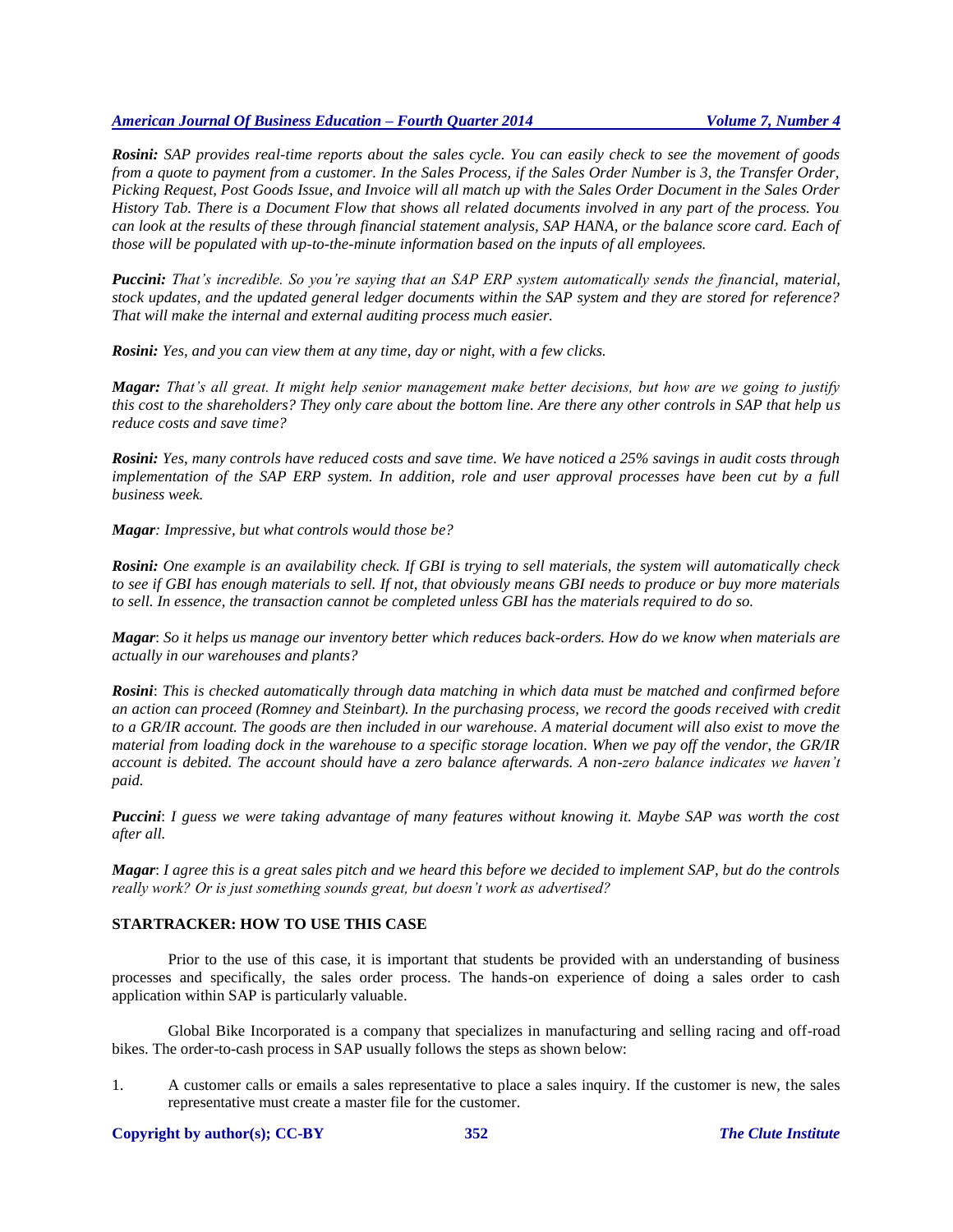- 2. After the inquiry is created and the customer receives the quoted price, the customer will then place an order with a sales representative authorizing the creation of a sales order.
- 3. After the sales order is created, the next step is for the goods to be picked by a warehouse employee to fill the order.
- 4. The goods are then transferred out for delivery by the shipping personnel.
- 5. The customer receives the goods and is invoiced by the billing department.
- 6. The customer makes payment after receiving the goods and the invoice, and the accounts receivable clerk clears the customer's account.

After students have knowledge of the company and its sales process, an overview of the various types of application controls and how they work is particularly important. Application controls are input controls, processing controls, and output controls. Input controls are intended to prevent, detect, or correct errors during data input; thus, they should help ensure the accuracy and completeness of any data that are input. Processing controls are intended to ensure accurate and complete processing. Output controls are intended to ensure that output is properly distributed and disposed of and that it is accurate and complete.

This case has been utilized in accounting information systems and auditing courses with great success. In conducting a test of transactions, students become familiar with how the process works and can answer essential questions, such as what systems-based audit controls should exist prior to conducting an audit. Using the appendices noted in this paper, students are able to experience how a well-designed accounting application system provides master files that direct information into a major business process. If these field controls are in place, the system will not only work effectively, but identify common process errors that need to be rectified.

Feedback from students indicates a high level of satisfaction and that they get exposure to a real-life system and hands on learning.

## **AUTHOR INFORMATION**

**Joseph Ragan** is Professor and former Chair of the Department of Accounting at Saint Joseph's University where he also received his undergraduate degree. He has a graduate degree from the Wharton School (University of Pennsylvania) and Villanova University. Professor Ragan specializes in research on the development of software packages that enhances top management's use of accounting information. He is the author of several books along with 32 published articles. He has also served as a systems consultant to a number of Fortune 500 companies and has served on the Executive Committee of the PICPA, as well as several Boards of Directors. Email: *[jragan@sju.edu.](mailto:jragan@sju.edu)* (Corresponding Author)

**Christopher Puccio** is a recent graduate who majored in accounting at Saint Joseph's University. As a student at Saint Joseph's, Christopher is a STAR consultant, a participant in the Volunteer Income Tax Assistance (VITA) program, President of Sigma Pi Fraternity, and a member of Beta Gamma Sigma - the international honors business fraternity. Together with Joseph Ragan and Brandon Talisesky, Christopher has co-authored one other paper. In the fall of 2014, Christopher will begin a full-time position as an associate in audit at PricewaterhouseCoopers in Philadelphia. Email: [CP540948@sju.edu.](mailto:bt539565@sju.edu)

**Brandon Talisesky** is a recent graduate who majored in both accounting and decision and systems sciences at Saint Joseph's University. Brandon has over three years of SAP ERP experience as a STAR consultant and is a certified SAP global consultant. He also has led alternative spring break service trips to Appalachia and is a member of Beta Gamma Sigma. In addition, along with Joseph Ragan and Christopher Puccio, Brandon has co-authored one other paper. In the Fall of 2014, Brandon will be working for PricewaterhouseCoopers as a SAP consultant in New York City. Email: bt539565@sju.edu.

## **REFERENCES**

1. Alles, M. G., Kogan, A., & Vasarhelyi, M. A. (2008). Putting Continuous Auditing Theory into Practice: Lessons from Two Pilot Implementations. *Journal Of Information Systems*, *22*(2), 195-214.

#### **Copyright by author(s)[; CC-BY](http://creativecommons.org/licenses/by/3.0/) 353** *[The Clute Institute](http://www.cluteinstitute.com/)*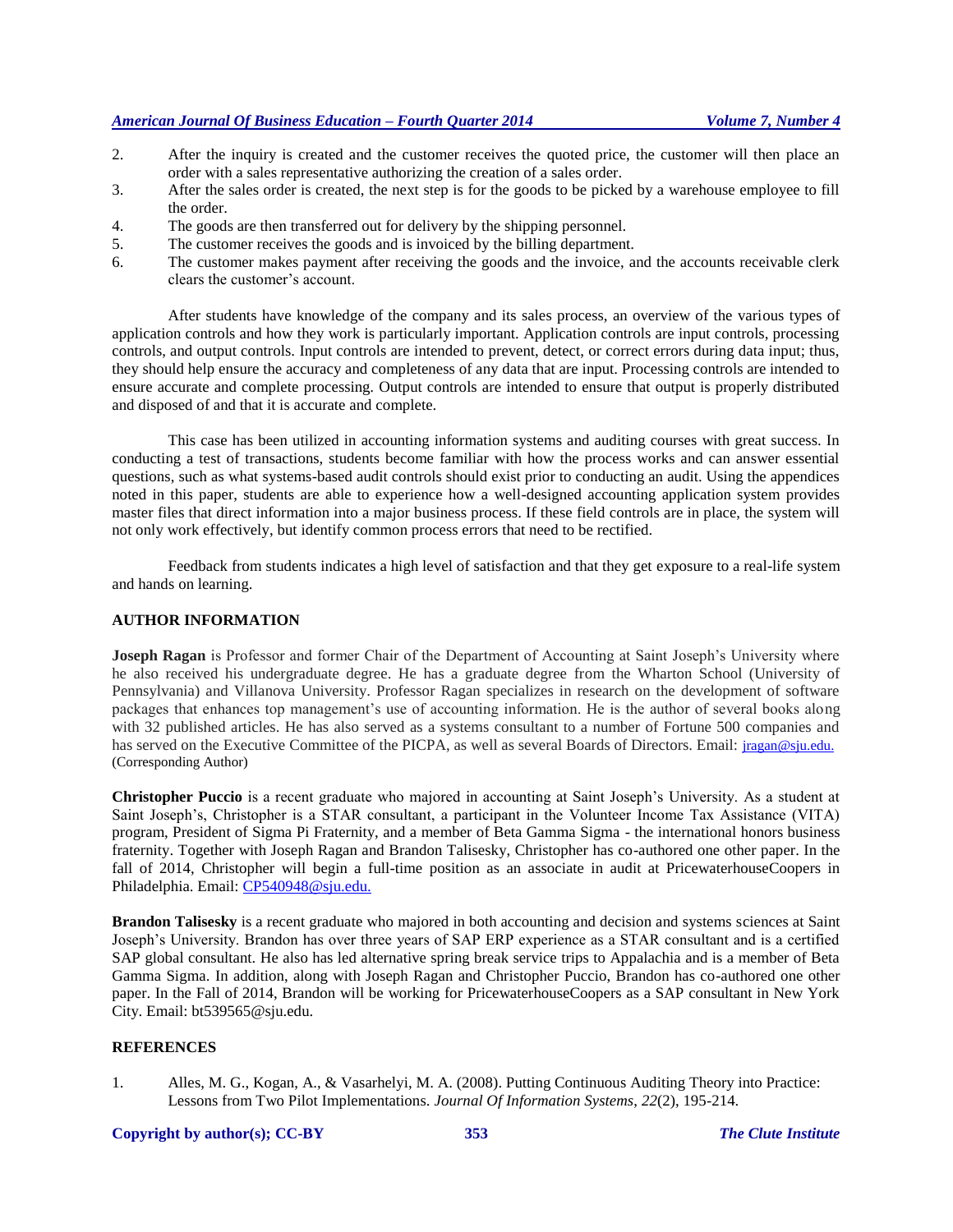- 2. Bloom, R., Luchs, C., & Myring, M. (2009). What's Ahead for Internal Auditors?. *Strategic Finance*, 91(3), 46-52.
- 3. Kuhn Jr., J. R., & Sutton, S. G. (2010). Continuous Auditing in ERP System Environments: The Current State and Future Directions. *Journal Of Information Systems*, 24(1), 91-112. doi:10.2308/jis.2010.24.1.91.
- 4. Magal, S., & Word, J. (2012). *Integrated business processes with ERP systems*. Hoboken, NJ: Wiley.
- 5. Masli, A., Peters, G., Richardson, V., & Sanchez, J. (n.d). Examining the Potential Benefits of Internal Control Monitoring Technology. *Accounting Review*, *85*(3), 1001-1034.
- 6. Morris, J. J. (2011). The Impact of Enterprise Resource Planning (ERP) Systems on the Effectiveness of Internal Controls over Financial Reporting. *Journal Of Information Systems*, *25*(1), 129-157. doi:10.2308/jis.2011.25.1.129.
- 7. Parles, L., O'Sullivan, S. A., & Shannon, J. H. (2007). Sarbanes-Oxley: An Overview of Current Issues and Concerns. *Review Of Business*, *27*(3), 38-46.
- 8. PricewaterhouseCoopers. "2006 State of the Internal Audit Profession Study: Continuous Auditing Gains Momentum." 2006. PricewaterhouseCoopers Advisory. PricewaterhouseCoopers Publications. Web. 13 November 2013.
- 9. PricewaterhouseCoopers. "2009 State of the Internal Audit Profession Study: Business Upheaval Internal Audit Weighs Its Role Amid the Recession and Evolving Enterprise Risks." 2009. PricewaterhouseCoopers Advisory. PricewaterhouseCoopers Publications. Web. 13 November 2013.
- 10. PricewaterhouseCoopers. "2011 State of the Internal Audit Profession Study: Lights, Camera, Action… Scripting Internal Audit for a Changed World." 2011. PricewaterhouseCoopers Advisory. PricewaterhouseCoopers Publications. Web. 13 November 2013.
- 11. Romney, Marshall B., and Paul John Steinbart. "Chapter 10: Information Systems Controls for Systems Reliability-Part 3: Processing Integrity and Availability". Accounting Information Systems. 12th ed. N.p.: Pearson, n.d. 274-82.
- 12. Michael, R., & Amelia A., M. (2005). SAP-related Education Status Quo and Experiences. *Journal Of Information Systems Education*, *16*(4), 437-453.
- 13. Rouse, Margaret. "COBIT." What Is ? N.p., Sept. 2013. Web. 10 Nov. 2013. [<http://searchsecurity.techtarget.com/definition/COBIT>](http://searchsecurity.techtarget.com/definition/COBIT).
- 14. Turner, Leslie, and Andrea Weickgenannt. Accounting Information Systems: Controls and Processes. Hoboken, NJ: John Wiley and Sons, 2013.
- 15. Turner, L. D., & Owhoso, V. (2009). Use ERP Internal Control Exception Reports to Monitor and Improve Controls. *Management Accounting Quarterly*, *10*(3), 41-50.
- 16. Vasarhelyi, M. A., Alles, M., Kuenkaikaew, S., & Littley, J. (2012). The acceptance and adoption of continuous auditing by internal auditors: A micro analysis. *International Journal Of Accounting Information Systems*, *13*(3), 267-281. doi:10.1016/j.accinf.2012.06.011.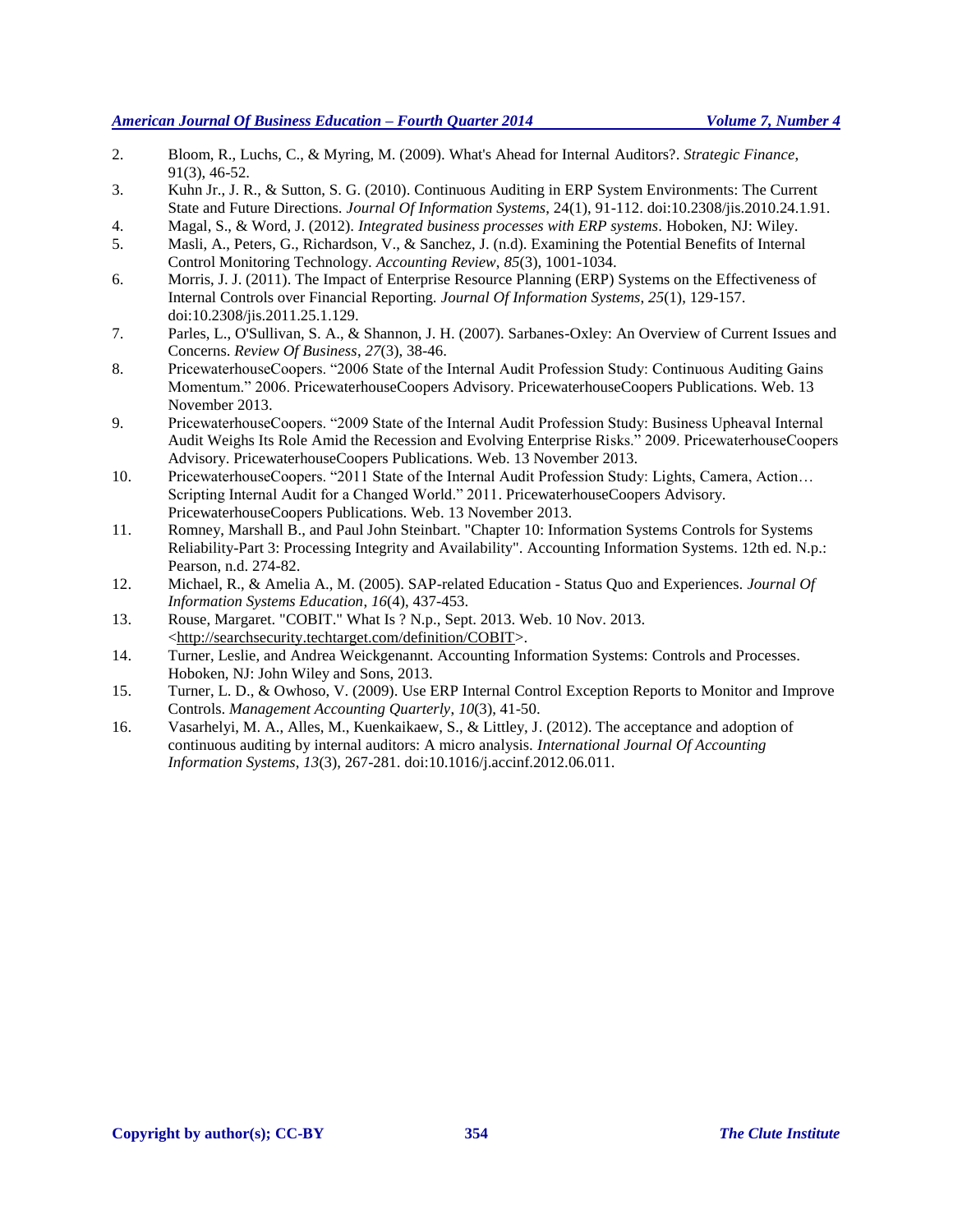## **APPENDIX**

#### **Appendix A: Input Controls From** *Accounting Information Systems*

| <b>Process Stage</b>                                                                                                     | <b>Threat/Risk</b>                                                        | <b>SAP Controls</b>                                                                                                     |  |  |
|--------------------------------------------------------------------------------------------------------------------------|---------------------------------------------------------------------------|-------------------------------------------------------------------------------------------------------------------------|--|--|
| Source Data and Prep<br>Source Data Collection and Entry<br>Accuracy, Completeness,<br>and<br><b>Authenticity Checks</b> | Data that is:<br>Invalid<br>Unauthorized<br>٠<br>Incomplete<br>Inaccurate | Form Design<br><b>Storage of Documents</b><br>Authorization and Segregation of Duties<br>Control<br>Data Entry Controls |  |  |

## **Examples Of Input Controls**

- 1. *Validity Check:* Examines a field to ensure that the data entry in the field is valid compared with a preexisting list of acceptable values.
	- In the illustration below, a customer is selected that is not assigned to be sold in the sales area designated for the sale of deluxe bicycles. This hard-code error will prevent a sale until a valid customer is chosen.

| $Q.8.0.9$ moon<br>Bart continue : Bart detail<br><b>LUXU2REE</b>                                                                                                                   | <b>Nati Value</b><br>FO date<br><b>Onlineg parts</b><br>Deliver, Plant | 11/11/1019<br><b>Procurant</b><br>. . | 3.55<br><b>Sharang</b> | Đ<br>藗<br>Reason for searcon. | mission - Averat<br><b>SI 1979</b><br>-------------<br>No sales area could be determined<br>Message or VP102                                                                                                                        |  |  |
|------------------------------------------------------------------------------------------------------------------------------------------------------------------------------------|------------------------------------------------------------------------|---------------------------------------|------------------------|-------------------------------|-------------------------------------------------------------------------------------------------------------------------------------------------------------------------------------------------------------------------------------|--|--|
|                                                                                                                                                                                    |                                                                        |                                       |                        |                               |                                                                                                                                                                                                                                     |  |  |
|                                                                                                                                                                                    |                                                                        |                                       |                        |                               |                                                                                                                                                                                                                                     |  |  |
|                                                                                                                                                                                    |                                                                        |                                       |                        |                               |                                                                                                                                                                                                                                     |  |  |
|                                                                                                                                                                                    |                                                                        |                                       |                        |                               | <b>Diagnosis</b>                                                                                                                                                                                                                    |  |  |
| 冨<br>Reg. delustate<br><b>Tittal Visuone</b><br><b>CTOOWING AVE</b><br>* Vikini<br>* Pricing data<br><b>Executive</b><br>Earn yard Code<br><b>Excessit herm</b><br><b>Inconere</b> |                                                                        | 1,330<br>1.506<br>11/15/2018<br>٠     |                        |                               | Procedure<br>1. Enter a customer who is defined in a sales area that is<br>also allowed for the selected order type.<br>2: Select an order type in the virtial screen that is allowed for.<br>the customer's permitted sales areas. |  |  |
|                                                                                                                                                                                    |                                                                        |                                       |                        |                               |                                                                                                                                                                                                                                     |  |  |
| $4.8 + 1.1$                                                                                                                                                                        | $-100$                                                                 | Ð<br>ŧΰ<br>Ð<br>b<br>O                |                        |                               | tica deal is fire dillustate like Batch<br>B-10/11/2015<br><b>B SLVILUZ018</b><br>E-11/11/2013<br>B SAVILVINGS<br>D-11/11/2019<br><b>Bit/LL/2012</b><br>D-11/11/2013<br><b>BELTILIZINE</b><br>$\blacksquare$<br>٠                   |  |  |
|                                                                                                                                                                                    |                                                                        | Onter Quantity                        | Un: 8 Description<br>Ĥ |                               | Coltomer Haterial Numb                                                                                                                                                                                                              |  |  |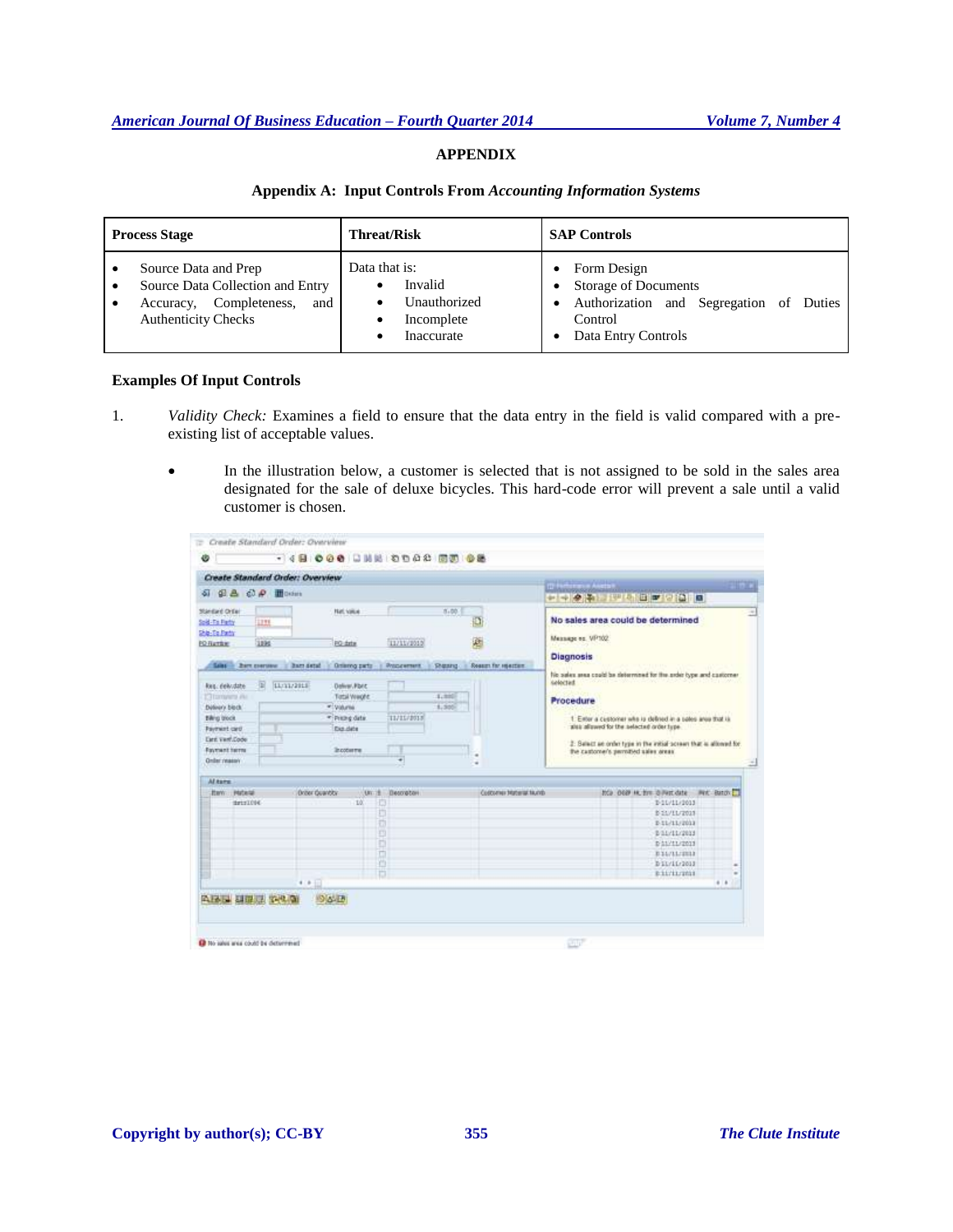- 2. *Field Control:* Required to determine availability of product for sales and shipment
	- Below, the availability check box has not been filled. The system will not allow the user to create the master file until the field is occupied with the correct designation.

| Sales: sales org. 2<br>EPAD1096<br>Material<br>DI.96<br>Plant        | Sales: General/Plant<br><b>Elbow Pads</b><br>Plant Dallas 96 | $  \bullet  \Box $<br>◂<br>Foreign trade export<br>Sales text<br>$\mathbf{H}$ |
|----------------------------------------------------------------------|--------------------------------------------------------------|-------------------------------------------------------------------------------|
| General data<br><b>Base Unit of Measure</b>                          | EA<br>each.                                                  | Replacement part                                                              |
| Gross Weight<br>Net Weight<br>Availability check<br>Batch management | <b>OZ</b><br>32<br>32<br><b>۱</b>                            | Qual.f.FreeGoodsDis.<br>Material freight grp<br>Appr.batch rec. req.          |
| Shipping data (times in days)<br>0001<br>Trans. Grp<br>Setup time    | On pallets<br>Proc. time                                     | K<br>LoadingGrp<br>EA.<br>Base qty                                            |
| Packaging material data<br>Matl Grp Pack.Matls                       |                                                              |                                                                               |
| General plant parameters<br>$\Box$ Neg.stocks                        | <b>Profit Center</b>                                         | SerialNoProfile<br><b>DistProf</b><br>SerializLevel                           |
|                                                                      |                                                              | Ext. customer repl. parameters                                                |
|                                                                      |                                                              |                                                                               |
| <b>D</b> Fill in all required entry fields                           |                                                              |                                                                               |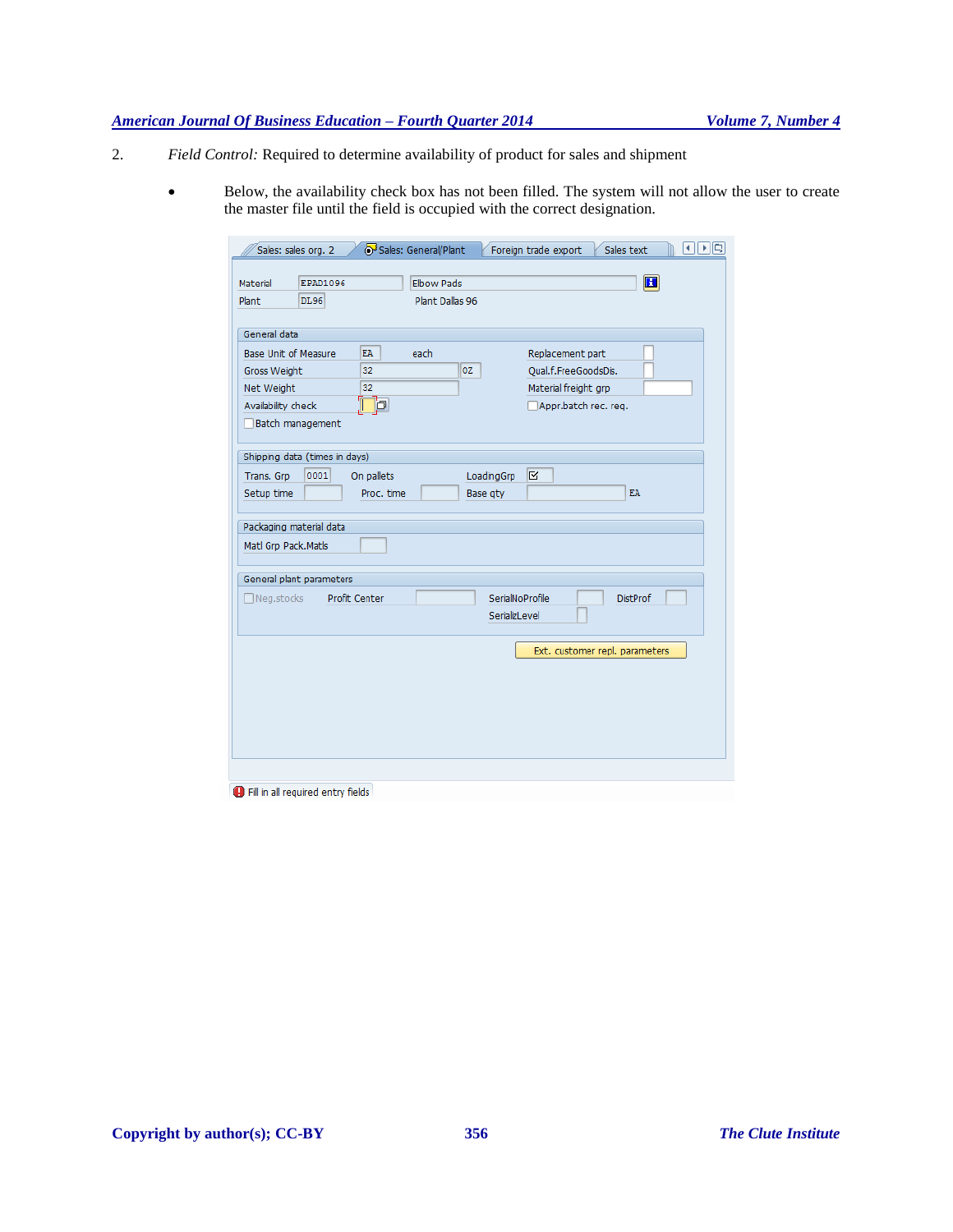- 3. *Availability Checks, Limit Checks, and Reasonable Checks:* Below are examples of each of the following field controls:
	- Availability Check: Checks inventory availability for delivery on date requested
	- Limit Check: Checks to see whether shipment is possible given truck capacity
	- Reasonableness Check: On this date, does the selling price exceed the cost of the product? If not, an error log will appear.

| <b>Standard Order</b>     |            |                |                                   | <b>Net value</b> |      |                  | \$2,000.00 USD<br>Rocky Mountain Bikes / 6400 Fiddler's Green Circle / Denver C. | o |                           |                             |                               |            |  |
|---------------------------|------------|----------------|-----------------------------------|------------------|------|------------------|----------------------------------------------------------------------------------|---|---------------------------|-----------------------------|-------------------------------|------------|--|
| <b>Availability Check</b> |            |                |                                   | PO date          |      | 11/11/2013       | locky Mountain Bikes / 6400 Fiddler's Green Circle / Denver C.                   | e |                           |                             |                               |            |  |
| 50H                       |            | <b>VATINHW</b> | Item detail                       | Ordering party   |      | Procurement      | Shipping                                                                         |   | <b>Reason for reserve</b> | Limit Check                 |                               |            |  |
| Reg. debudat              |            | 田              | 11/11/2019                        | Deliver Plant    |      |                  |                                                                                  |   |                           |                             |                               |            |  |
| Complete div.             |            |                |                                   | Total Wei of     |      |                  | 85,100 0                                                                         |   |                           |                             |                               |            |  |
| Delivery block.           |            |                |                                   |                  |      |                  | 0.000                                                                            |   |                           |                             |                               |            |  |
| <b>Bling block</b>        |            |                |                                   | - Pricing date   |      | 11/11/2013       |                                                                                  |   |                           |                             |                               |            |  |
|                           |            |                |                                   | <b>EQUATION</b>  |      |                  |                                                                                  |   |                           |                             |                               |            |  |
| Payment card              |            |                |                                   |                  |      |                  |                                                                                  |   |                           |                             |                               |            |  |
| Card Verf.Code            |            |                |                                   |                  |      |                  |                                                                                  |   |                           |                             |                               |            |  |
| <b>Payment terms</b>      |            |                | 0001 Pay immediately w. Incotenna |                  |      | FOB Dallas       |                                                                                  |   |                           | <b>Reasonableness Check</b> |                               |            |  |
| Order reason              |            |                |                                   |                  |      | ٠                |                                                                                  |   |                           |                             |                               |            |  |
| All terrs                 |            |                |                                   |                  |      |                  |                                                                                  |   |                           |                             |                               |            |  |
| Item                      | Material   |                | Order Quantity                    |                  |      | Un 5 Description |                                                                                  |   | Customer Material Numb    |                             | ItCa DGIP HL ftm D First date | Pint Batch |  |
|                           | 1008193094 |                |                                   |                  | 10EA |                  | Deluxe Touring Blke (red)                                                        |   |                           | tas                         | D 11/11/2013 DL96             |            |  |
|                           |            |                |                                   |                  |      |                  |                                                                                  |   |                           | b                           | 0 33/11/2013                  |            |  |
|                           |            |                |                                   |                  |      | ă                |                                                                                  |   |                           |                             | 0 11/11/2018                  |            |  |
|                           |            |                |                                   |                  |      | o                |                                                                                  |   |                           |                             | D 11/11/2013                  |            |  |
|                           |            |                |                                   |                  |      |                  |                                                                                  |   |                           |                             | D 11/11/2013                  |            |  |
|                           |            |                |                                   |                  |      | O                |                                                                                  |   |                           |                             | 031/11/2013                   |            |  |
|                           |            |                |                                   |                  |      | o                |                                                                                  |   |                           |                             | 0 11/11/2011                  |            |  |
|                           |            |                | $\bullet\quad\bullet\quad\quad$   |                  |      | B                |                                                                                  |   |                           |                             | D 11/11/2013                  |            |  |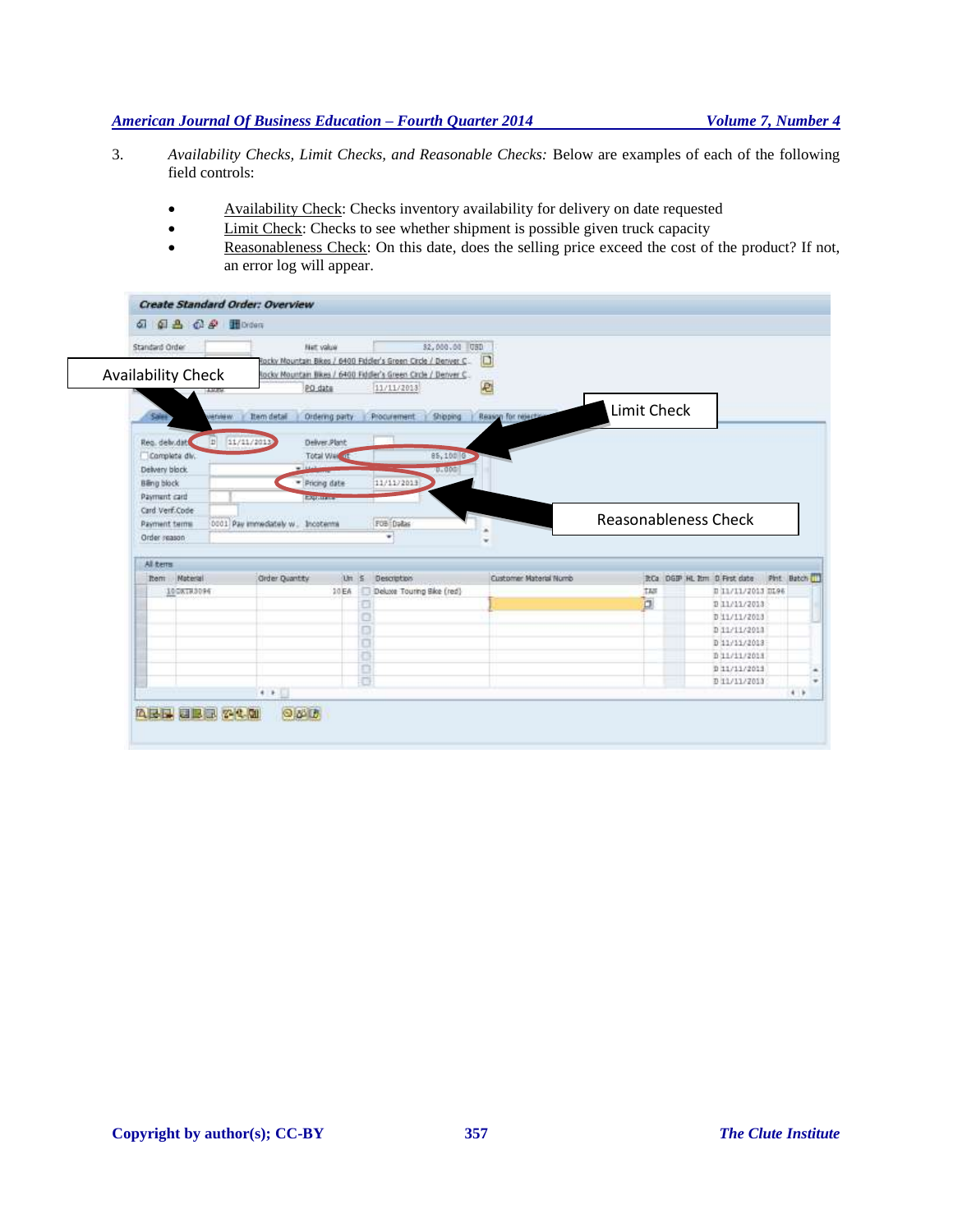| <b>Process Stage</b> |                        |           |     | <b>Threat/Risk</b>                                         | <b>SAP Controls</b>                                                    |  |
|----------------------|------------------------|-----------|-----|------------------------------------------------------------|------------------------------------------------------------------------|--|
|                      | Processing<br>Validity | Integrity | and | Errors in output and stored $\bullet$<br>$\bullet$<br>data | Data Matching<br>File Labels<br>Database Processing Integrity Controls |  |

## **Appendix B: Process Controls From** *Accounting Information Systems*

## **Examples of Processing Controls**

#### 1. *Document Flow*

 Tracks the sales order throughout the sales process. In the example below, the sales process is complete via a payment from the customer.

| <b>Document Flow</b>                                                                                      |              |                                      |                      |               |  |  |
|-----------------------------------------------------------------------------------------------------------|--------------|--------------------------------------|----------------------|---------------|--|--|
| S <sub>G</sub> Display document Service documents 图<br>o but <b>it</b> Status overview                    |              |                                      |                      |               |  |  |
| Business partner 0000001096 Rocky Mountain Bikes<br>DXTR3096 Deluxe Touring Bike (red)<br><b>Material</b> |              |                                      |                      |               |  |  |
| 岡<br>18 L<br>$\vert 2 \vert$<br>∀                                                                         |              |                                      |                      |               |  |  |
| Document                                                                                                  |              | Quantity Unit Ref. value Currency On |                      | <b>Status</b> |  |  |
| ▼ $\blacksquare$ $\Rightarrow$ Standard Order 0000000094 / 10                                             | 10 EA        | 32,000.00 USD                        | 11/11/2013 Completed |               |  |  |
| $\blacktriangledown$ $\blacksquare$ Outbound Delivery 0080000092 / 10                                     | 10 EA        |                                      | 11/11/2013 Completed |               |  |  |
| $\cdot \equiv$ Picking request 20131111 / 10                                                              | <b>10 EA</b> |                                      | 11/11/2013 Completed |               |  |  |
| • cD goods issue: delvy 4900000437 / 1                                                                    | 10 EA        | 14,000.00 USD                        | 11/11/2013 complete  |               |  |  |
| $\sqrt{\frac{1}{2}}$ Invoice 0090000090 / 10                                                              | <b>10 EA</b> | 32,000.00 USD                        | 11/11/2013 Completed |               |  |  |
| • a Accounting document 0090000000                                                                        | <b>10 EA</b> |                                      | 11/11/2013 Cleared   |               |  |  |
|                                                                                                           |              |                                      |                      |               |  |  |
|                                                                                                           |              |                                      |                      |               |  |  |
|                                                                                                           |              |                                      |                      |               |  |  |
|                                                                                                           |              |                                      |                      |               |  |  |
|                                                                                                           |              |                                      |                      |               |  |  |
|                                                                                                           |              |                                      |                      |               |  |  |
|                                                                                                           |              |                                      |                      |               |  |  |
|                                                                                                           |              |                                      |                      |               |  |  |
|                                                                                                           |              |                                      |                      |               |  |  |
|                                                                                                           |              |                                      |                      |               |  |  |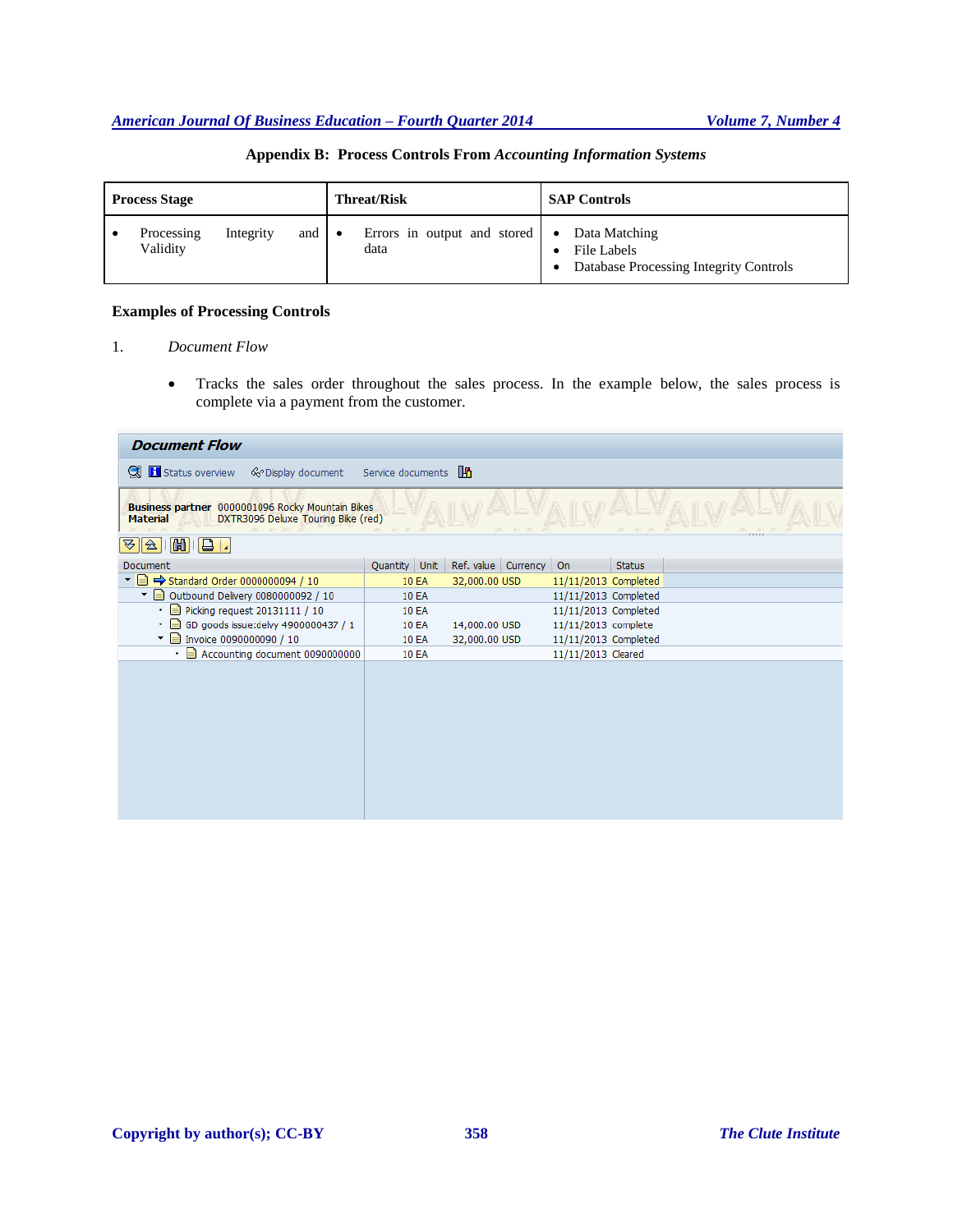| <b>Process Stage</b>                                | <b>Threat/Risk</b>                                  | <b>SAP Controls</b>                                                                                                         |  |
|-----------------------------------------------------|-----------------------------------------------------|-----------------------------------------------------------------------------------------------------------------------------|--|
| Output Review, Reconciliation<br>and Error Handling | Use<br>inaccurate<br>of<br>or<br>incomplete reports | Reviews and Reconciliations<br><b>Encryption and Access Controls</b><br>Parity Checks<br>Message Acknowledgement Techniques |  |

# **Appendix C: Output Controls From** *Accounting Information Systems*

## **Examples of Output Controls**

- 1. *Revenue Verification*
	- Verify if revenue was posted correctly

| ₩<br>Display Document: General Ledger View               |                |                          |             |                    |             |  |  |  |
|----------------------------------------------------------|----------------|--------------------------|-------------|--------------------|-------------|--|--|--|
| 喑<br><b>昼 音的</b> Display Currency<br><b>同</b> Entry View |                |                          |             |                    |             |  |  |  |
| Data Entry View                                          |                |                          |             |                    |             |  |  |  |
| Document Number                                          | 90000000       | Company Code             | <b>US96</b> | <b>Fiscal Year</b> | 2013        |  |  |  |
| Document Date                                            | 11/11/2013     | Posting Date             | 11/11/2013  | Period             | 11          |  |  |  |
| Reference                                                | 1096           | Cross-Comp.No.           |             |                    |             |  |  |  |
| Currency                                                 | <b>USD</b>     | Texts exist              |             | Ledger Group       |             |  |  |  |
|                                                          |                |                          |             |                    |             |  |  |  |
| Ledger 0L                                                |                |                          |             |                    |             |  |  |  |
| Doc.                                                     | 90000000       | FiscalYear               | 2013        | Period             | 11          |  |  |  |
|                                                          |                |                          |             |                    |             |  |  |  |
| 尙<br>q                                                   | ⊠<br>ΤP<br>問   | la)<br>.10               | IE⊞<br>Ш    | $\mathbf{H}$       |             |  |  |  |
| Itm<br>L.item<br>$\mathsf{C}$                            | PKS<br>Account | Description              |             | Amount             | Tx<br>Curr. |  |  |  |
| $US_{\ldots}$<br>000001<br>1.                            | 110000<br>01   | <b>Trade Receivables</b> |             | 32,000.00          | <b>USD</b>  |  |  |  |
| 000002 50<br>2                                           | 600000         | Sales Revenue            |             | 32,000.00-         | <b>USD</b>  |  |  |  |
|                                                          |                |                          |             |                    |             |  |  |  |